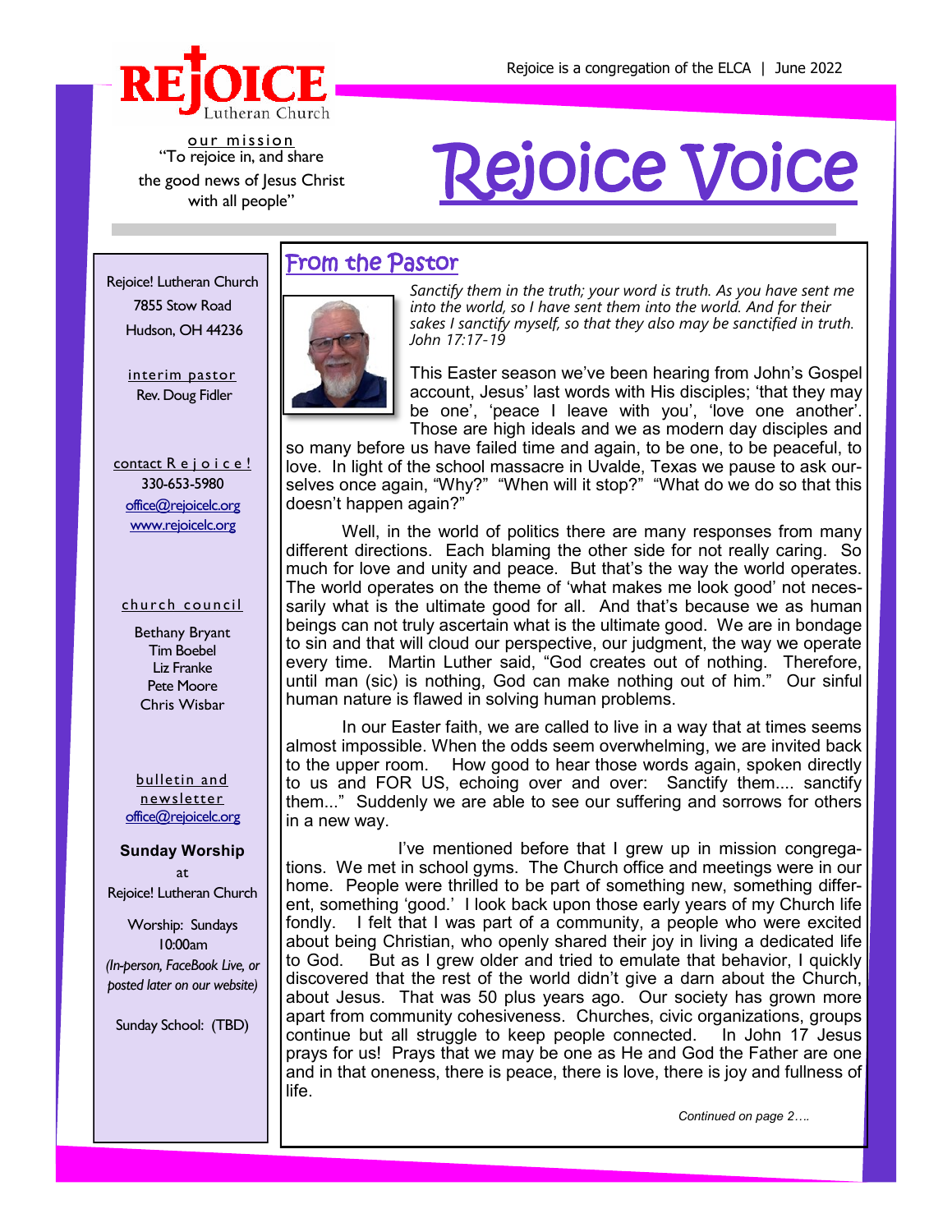That's why *Rejoice!* is SO important. We need one another. We need to gather every week. We need to sing our alleluias in a world gone crazy because underneath it all we are promised that God's Got This (meaning I don't.) We need to gather to hear the stories of God's salvific work among us, of God's love being poured into us. We need to gather to pray in that oneness so that we are changed to be the people God has called us, created us to be. We need Rejoice! to remind us that life is not all about "me" because here we learn how to love and support and strengthen one another. Here we live in community and in communion with the almighty so that, so that we can be a holy people in the world in which we live and move and breathe. That's what it means to BE Church – Easter People.

So, how do we respond to the massacre in Uvalde? What do we do about gun violence? What do we do about … it begins with prayer- connecting with our God and Savior so that we can address the world with a love, with a peace, with a unity that is true and lasting. It begins with prayer, opening ourselves up to the flow of God to us so that we are changed to be a holy people.



Blessings, Pastor Doug

### President's Report

Dear Rejoice Members,

As spring gives us new life, I wanted to provide an update on our pastoral leadership and ministry.

Pastor Doug has shared in his Tuesday Tidings that he will be ending his time with us as interim pastor this summer. Pastor Doug joined us in May 2020 in the midst of the pandemic and has been a blessing to Rejoice for over 2 years. His guidance both in and outside of the pulpit have helped to bind us during the crisis and helped prepare us for the next phase of our pastoral leadership. His last Sunday will be July 10, and we will celebrate his time with us with a farewell service.

We will welcome a new interim immediately thereafter. Deacon Erin Bodenstab has been officially called and will join us beginning July 11. Her first Sunday in the pulpit will be July 17. She has served a number of part time roles as well as leading worship as a supply minister. Her strengths lie in leading worship, preaching and teaching, and family ministry and counseling. Many of us are not familiar with the difference between a pastor and a deacon. Their training is the same length and very similar; pastors are ministers of "word and sacrament" and deacons are ministers of "word and service". Deacons do not generally administer communion but Bishop Barbins has granted Deacon Erin the ability to do so at Rejoice. She and her husband will be relocating to the nearby suburbs this summer, moving from their home in Sandusky, Ohio. Erin's husband is also a pastor and has just accepted a full time call at Trinity Lutheran, Kent. They have a 5 year old daughter who will begin Kindergarten in the fall. We are excited to welcome Deacon Erin and her family to Rejoice!

In addition to securing a new interim, the Call Committee and Council remain engaged in securing the longer term pastoral leadership at Rejoice. We are doing that in two ways, working on multiple paths to help identify the best options available:

*Continued on page 3….*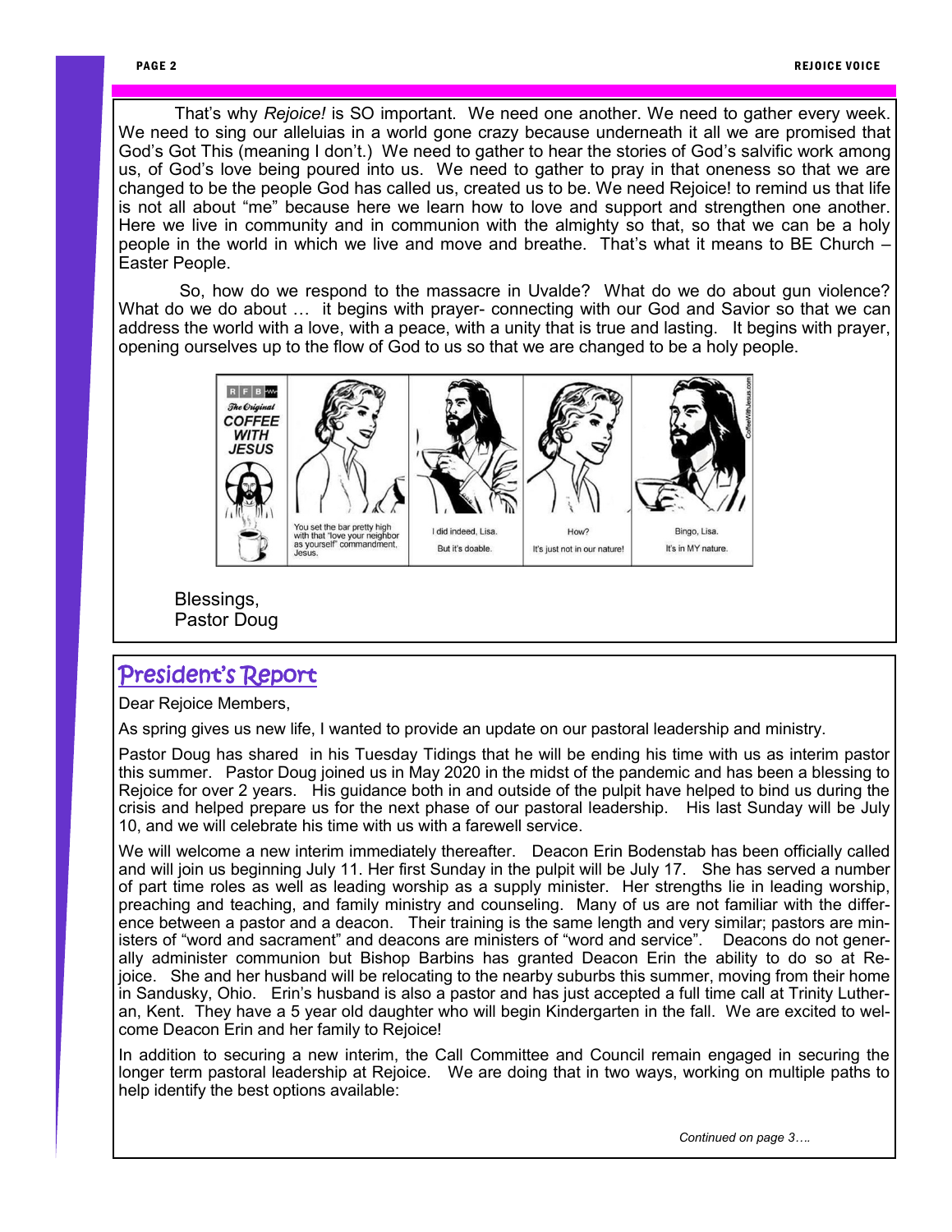1. The Call Committee continues to interview part-time candidates that the Synod identifies. The Committee interviewed a number of candidates last fall and over the winter. None were a great fit and they continue to expect additional candidates to surface.

2. The Council is engaged in active dialogue with 2 congregations about shared ministry, one of which is St. Stephen's Lutheran in Stow. We expect to add another 1-2 congregations into our discussions in the next couple of months. Many congregations have not spent much time thinking about shared ministry and we recognize that it takes a fair amount of conversation and mental shift to get others to warm up to the idea in order to actively engage.

As always, please feel free to ask questions. This is an exciting time with more changes to come. Change isn't good or bad, it's just different. I'm encouraged at our ability to embrace change as it comes and adapt to the new leaders God has blessed us with.

Best,

Bethany Bryant **President** 

### Synod Assembly Report

Thank you for allowing me to be Rejoices' delegate to this year's Synod Assembly. We were reminded that we should not consider ourselves as delegates, but people of God and that we should at all times be centered on Christ.

The morning speaker was Father Raymond P. Guiao, the President of St. Ignatius High School. Of course there were numerous statements made regarding a Catholic addressing a group of Lutherans. He centered his presentation on the Mary and Martha story. He presented it in an interesting way, using our imaginations. The emphasis was on the fact that "being" is more important than "doing". He encouraged us to pause each and every day to see where God is in our day. Sit at the feet of Jesus and listen. Then rise and go to the "vineyard" or the people.

Throughout the day I heard words that I needed to hear. We naturally want to go back to prepandemic—but we are not called to go back, but to go forward and God will be with us. He gives us what we need and provides. We need to now figure out how to do it! There is just no way to go back to the future!

I close with thanks and share an interesting fact with you; there are zero pastors in our synod looking for a call at this time.

Thanks, again for the opportunity and may God continue to bless and be with Rejoice! Lutheran Church.

Ginny Pillsbury

## Pastor Brian's Wednesday Bible Study

Pastor Brian's Bible Study. Join us on Wednesday's at 7:00pm for more Resurrection Stores. Everyone invited: Here's the zoom link.

[https://us02web.zoom.us/j/3222400299?](https://us02web.zoom.us/j/3222400299?pwd=eDQ3NlB1WEc0NnhEUCs0cDM3OW9Bdz09) [pwd=eDQ3NlB1WEc0NnhEUCs0cDM3OW9Bdz09](https://us02web.zoom.us/j/3222400299?pwd=eDQ3NlB1WEc0NnhEUCs0cDM3OW9Bdz09) Meeting ID: 322 240 0299

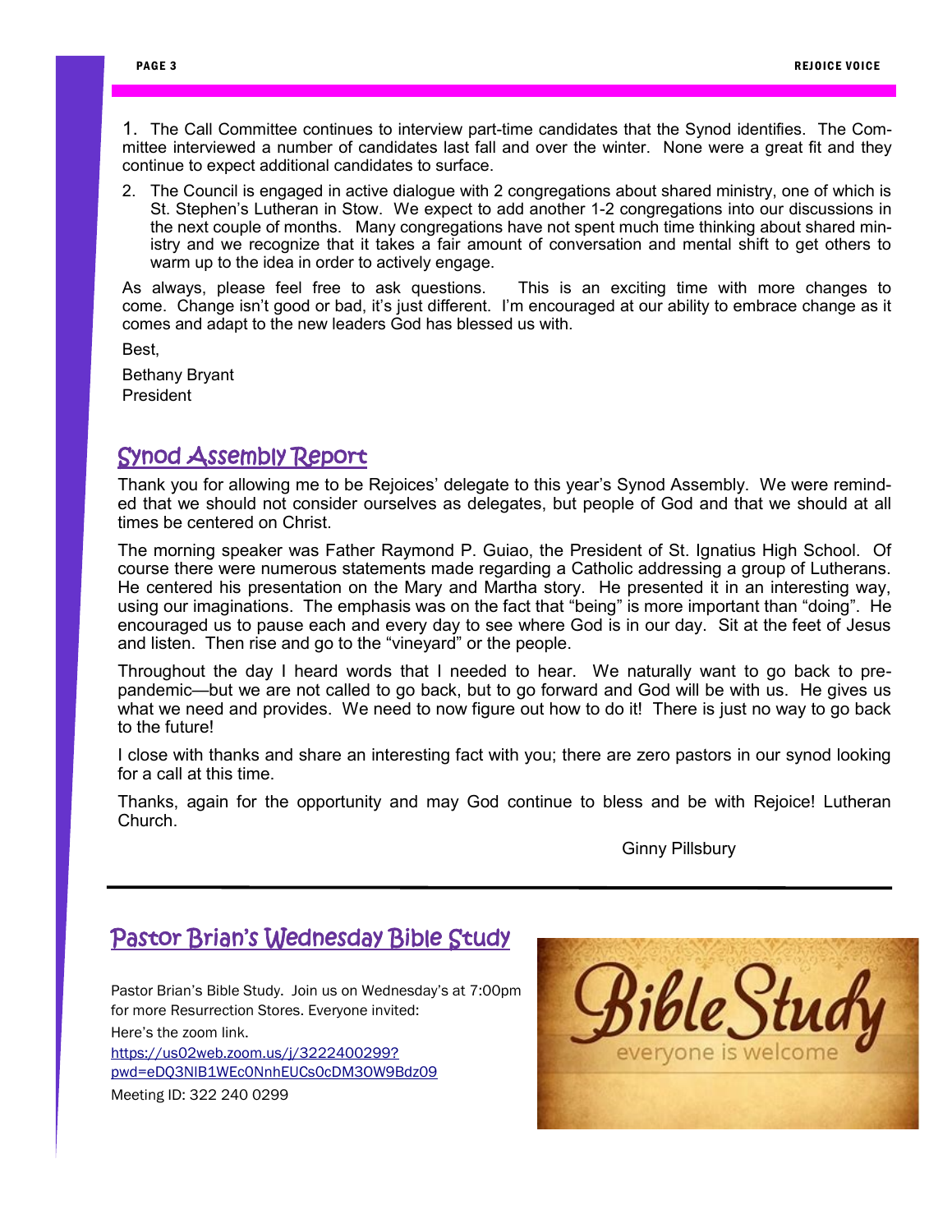## Discounted Senior Transportation

## DISCOUNTED\*\* TRANSPORTATION

FOR **HUDSON SENIORS 60 yrs + and travel within a mile of Hudson School District Borders**

- •**Medical appointments**
- •**Grocery**
- •**Errands**
- •**Religious service/events**
- •**Social events**
- •**Personal visits**



- **\*\*Only pay pick-up fee of \$10 per round trip; mileage covered by grant below**
- **\*\*Pick-up fee waived for religious events (within mile of Hudson) and trips to Hudson Food Panty; Call Hudson Community Resource Coordinator 234-380-9303 to qualify for waiving \$10 fee if low income**
- •Up to 5 round trips per senior, including one round trip of up to 70 miles for medical appointment
- •Services available until grant funds (or 5 round trips) exhausted
- Contact [paigegiannetti@roadrunner.com](mailto:paigegiannetti@roadrunner.com) with any questions

24-hour notice strongly recommended; available 7 days/week; 7 am-8pm

**Grant sponsored by Evangelical Lutheran Church of America through Rejoice! Lutheran Church, Hudson**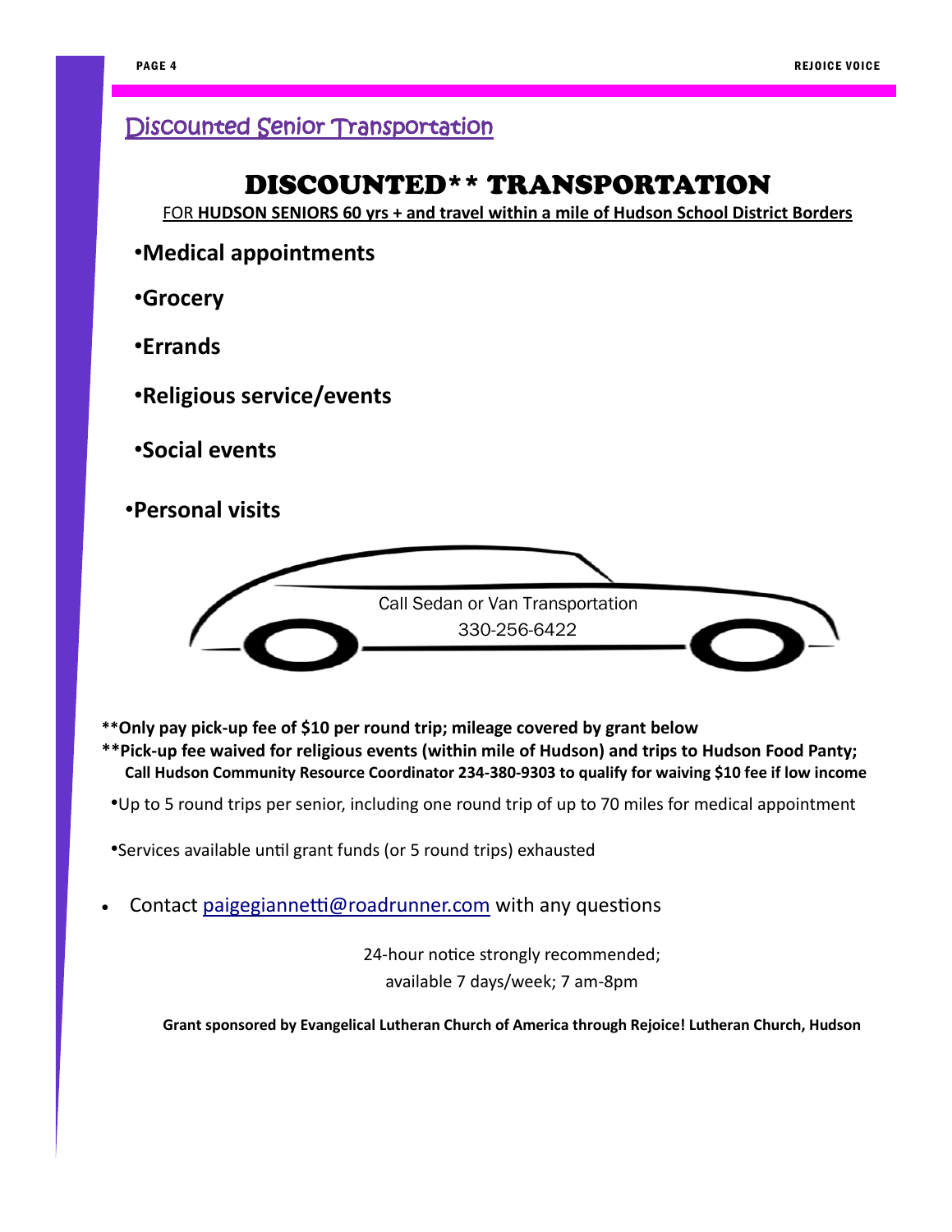#### June Birthdays April 2022 Financial Report *If you do not see your birthday or anniversary listed, or it is incorrect, please help us update our info. Contact Carla Maurer at [office@rejoicelc.org](mailto:office@rejoicelc.org)* Evening Women's Bible Study —Via Zoom The Women's Bible Study group is now studying, "Parables". No pressure, no homework! Just fellowship time with Christian friends studying God's Word. Join us Wednesdays *at 8:00p.m*. on Zoom. The link is <https://johncarrolluniversity.zoom.us/j/628894291> Contact Lisa Ramsey with questions/problems at [lmram](mailto:lmramsey@roadrunner.com)[sey@roadrunner.com](mailto:lmramsey@roadrunner.com) or 234.380.2090 Rejoice Care Committee: Please let any of the following know if any congregation members experience sickness, a death in the family, new babies, or other situations where we might be of some assistance. *George Arnold, Joyce Clothier, Judi Boebel, Carla Maurer* June Anniversaries 12 Tyler Wisbar 13 Elizabeth Wisbar 21 Ginny Pillsbury 21 **Bill Clothier** 23 Tim & Judi Boebel 28 Tim & April Yanda 30 Bob & Paige Giannetti **2022 April Actual April Budget April Variance to Budget YTD Actual YTD Budget YTD Variance to Budget 2022 Budget INCOME:** General Revenue \$5,547 \$8,458 (\$2,911) \$29,378 \$33,833 (\$4,455) \$101,500 Capital Revenue \$1,847 \$2,917 (\$1,070) \$9,073 \$11,667 (\$2,594) \$35,000 Other \$1,111 \$2,001 (\$890) \$16,381 \$8,003 \$8,378 \$24,010 **Total Income \$8,505 \$13,376 (\$4,871) \$54,832 \$53,503 \$1,329 \$160,510 EXPENSES:** General Expense | \$8,299| \$8,883| \$584| \$39,563| \$35,535| (\$4,028)| \$106,605  $|$ Capital Expense  $|$  \$4,000 $|$  \$4,000 $|$  \$0 \$0 \$16,000 \$16,000 \$0 \$0 \$50,500 **Total Expenses \$12,299 \$12,883 \$584 \$55,563 \$51,535 (\$4,028) \$157,105 VARIANCE**

*Benevolence Giving \$0 \$417 (\$417) \$1,250 \$1,667 (\$417) \$5,000* 

Total Variance  $($ \$3,794) \$493 \$493 (\$731) \$1,968 \ \$3,405